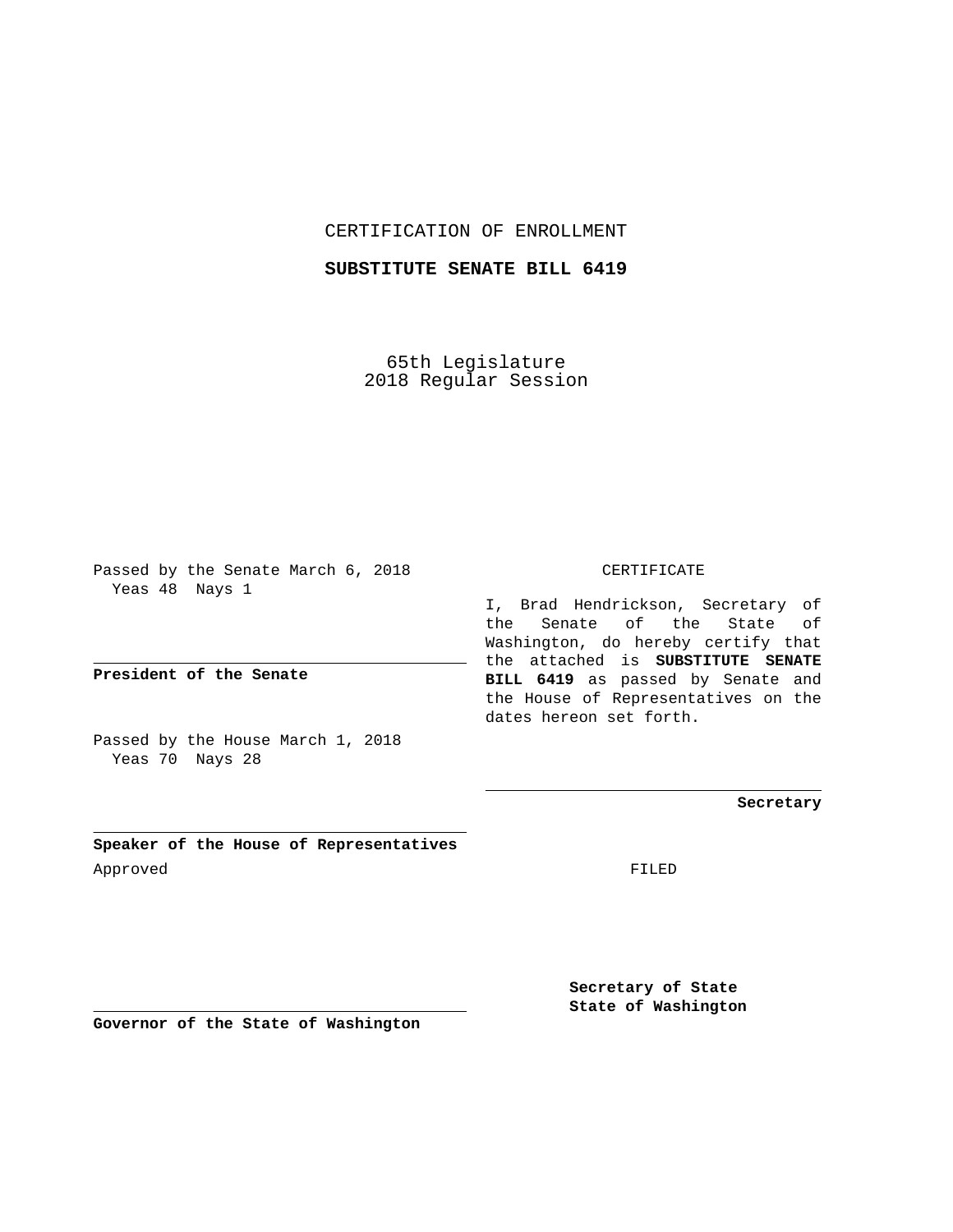## **SUBSTITUTE SENATE BILL 6419**

AS AMENDED BY THE HOUSE

Passed Legislature - 2018 Regular Session

## **State of Washington 65th Legislature 2018 Regular Session**

**By** Senate Early Learning & K-12 Education (originally sponsored by Senators Rolfes, Zeiger, Billig, Wellman, Conway, Darneille, Kuderer, Palumbo, and Walsh)

READ FIRST TIME 02/02/18.

 AN ACT Relating to promoting access to the Washington early childhood education and assistance program; amending RCW 43.216.555; adding new sections to chapter 43.216 RCW; creating a new section; 4 and providing an effective date.

BE IT ENACTED BY THE LEGISLATURE OF THE STATE OF WASHINGTON:

 NEW SECTION. **Sec. 1.** The legislature finds that research continues to demonstrate the efficacy of the state's early childhood education and assistance program, known as ECEAP. Studies in Washington and from other states show that ECEAP prepares children for kindergarten success and has significant positive impacts on third, fourth, and fifth grade test scores. The legislature also finds that in some areas of the state, expanding ECEAP has proven challenging because there are too few eligible children to form an ECEAP classroom. The result is that children who are income eligible and the furthest from opportunity remain unserved. The legislature finds further that in other ECEAP classrooms, funded seats remain empty because providers do not have sufficient flexibility to serve families in need who are slightly over income but often have similar risk factors. The legislature intends, therefore, to provide more flexibility in determining eligibility for ECEAP in order to maximize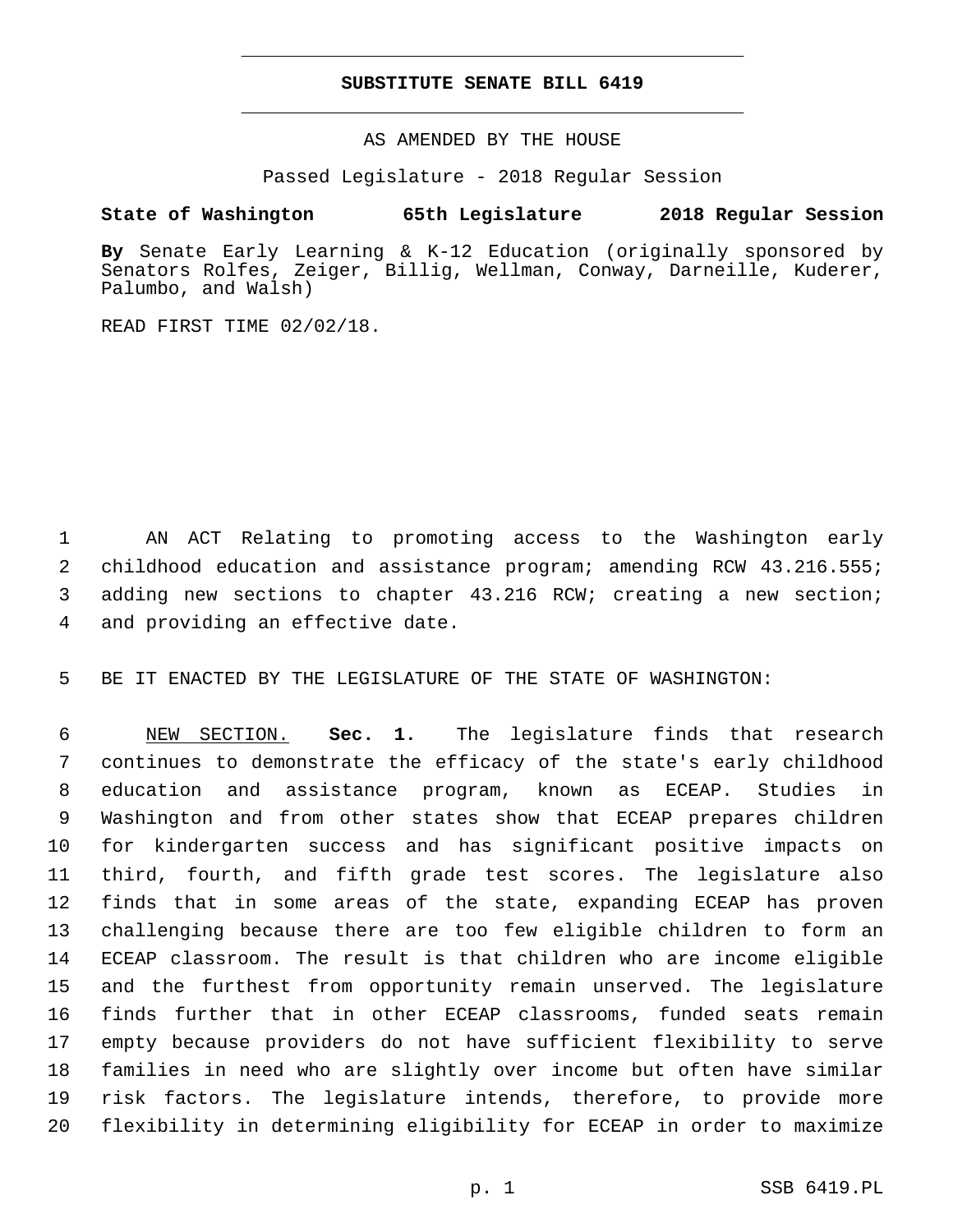the state's investment and assure that program funding is deployed to serve the greatest number of children and families.

 NEW SECTION. **Sec. 2.** A new section is added to chapter 43.216 4 RCW to read as follows:

 (1) The department shall adopt rules that allow the inclusion of children in the early childhood education and assistance program whose family income is above one hundred ten percent of the federal poverty level if the number of such children equals not more than 9 twenty-five percent of total statewide enrollment.

 (2) Children included in the early childhood education and assistance program under this section must be homeless or impacted by specific developmental or environmental risk factors that are linked by research to school performance. "Homeless" means without a fixed, regular, and adequate nighttime residence as set forth in the federal McKinney-Vento homeless assistance act, P.L. 100–77, July 22, 1987, 101 Stat. 482, and runaway and homeless youth act, P.L. 93–415, Title 17 III, September 7, 1974, 88 Stat. 1129.

 (3) Children included in the early childhood education and assistance program under this section are not to be considered eligible children as defined in RCW 43.216.505 and are not considered to be part of the state-funded entitlement required in RCW 43.216.556.22

 NEW SECTION. **Sec. 3.** A new section is added to chapter 43.216 24 RCW to read as follows:

 (1) The department shall prioritize children for enrollment in the early childhood education and assistance program who are eligible 27 pursuant to RCW 43.216.505.

 (2) As space is available, children may be included in the early childhood education and assistance program pursuant to section 2 of this act. Priority within this group must be given to children who are experiencing homelessness, child welfare system involvement, or a developmental delay or disability that does not meet the eligibility criteria for special education adopted under RCW 28A.155.020.

 **Sec. 4.** RCW 43.216.555 and 2015 3rd sp.s. c 7 s 11 are each 35 amended to read as follows:

 (1) Beginning September 1, 2011, an early learning program to provide voluntary preschool opportunities for children three and four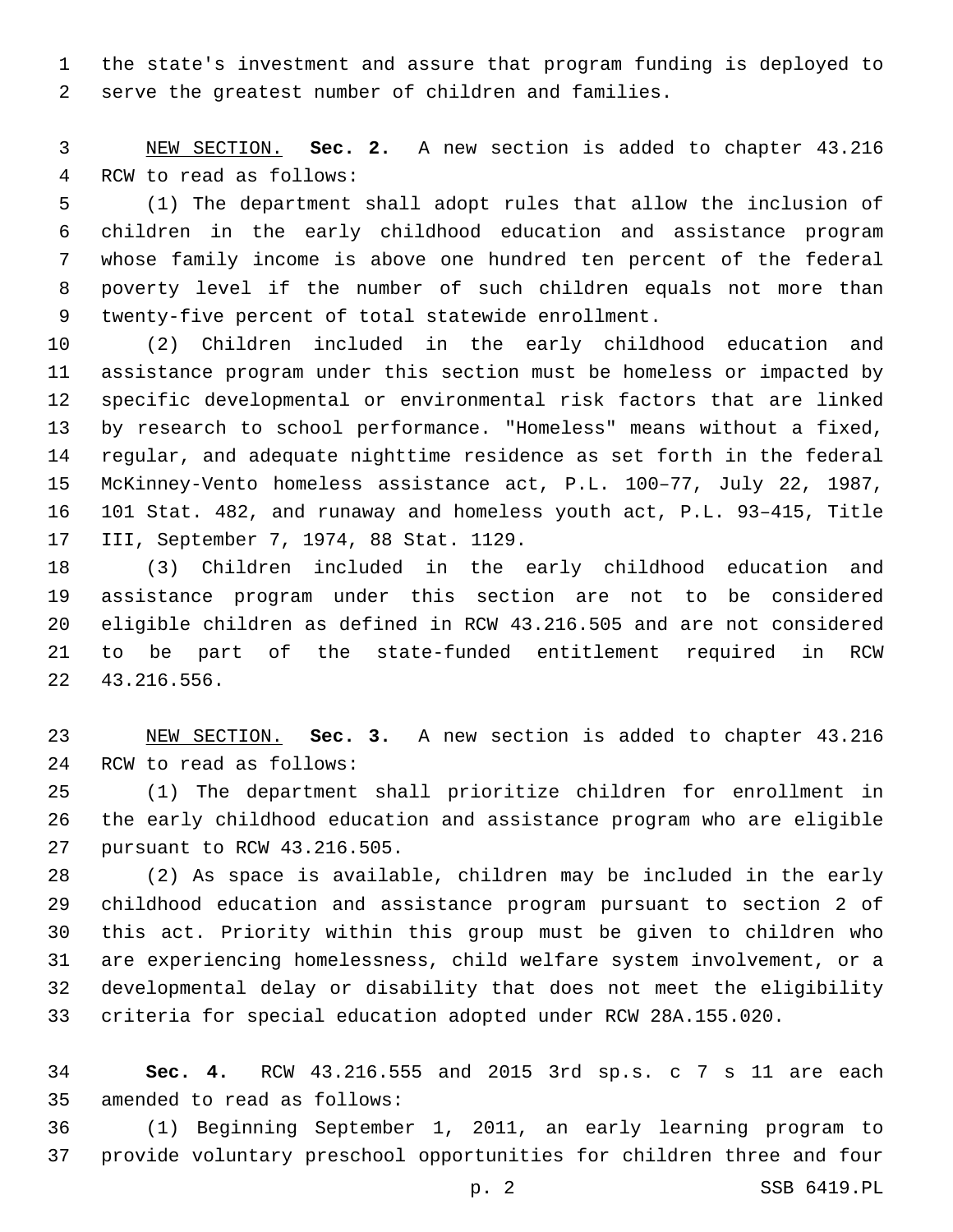years of age shall be implemented according to the funding and implementation plan in RCW ((43.215.456)) 43.216.556. The program must offer a comprehensive program of early childhood education and family support, including parental involvement and health information, screening, and referral services, based on family need. Participation in the program is voluntary. On a space available basis, the program may allow enrollment of children who are not 8 otherwise eligible by assessing a fee.

 (2) The program shall be implemented by utilizing the program standards and eligibility criteria in the early childhood education 11 and assistance program in RCW ((43.215.400)) 43.216.500 through  $((43.215.450))$   $43.216.550$ .

 (3)(a) Beginning in the 2015-16 school year, the program implementation in this section shall prioritize early childhood education and assistance programs located in low-income neighborhoods 16 within high-need geographical areas.

 (b) Following the priority in (a) of this subsection, preference shall be given to programs meeting at least one of the following 19 characteristics:

 (i) Programs offering an extended day program for early care and 21 education;

 (ii) Programs offering services to children diagnosed with a 23 special need; or

 (iii) Programs offering services to children involved in the 25 child welfare system.

26 (4) The ((director)) secretary shall adopt rules for the following program components, as appropriate and necessary during the phased implementation of the program, consistent with early achievers 29 program standards established in RCW ((43.215.100)) 43.216.085:

30 (a) Minimum program standards;

31 (b) Approval of program providers; and

(c) Accountability and adherence to performance standards.

(5) The department has administrative responsibility for:

 (a) Approving and contracting with providers according to rules 35 developed by the ((director)) secretary under this section;

 (b) In partnership with school districts, monitoring program quality and assuring the program is responsive to the needs of 38 eligible children;

 (c) Assuring that program providers work cooperatively with school districts to coordinate the transition from preschool to